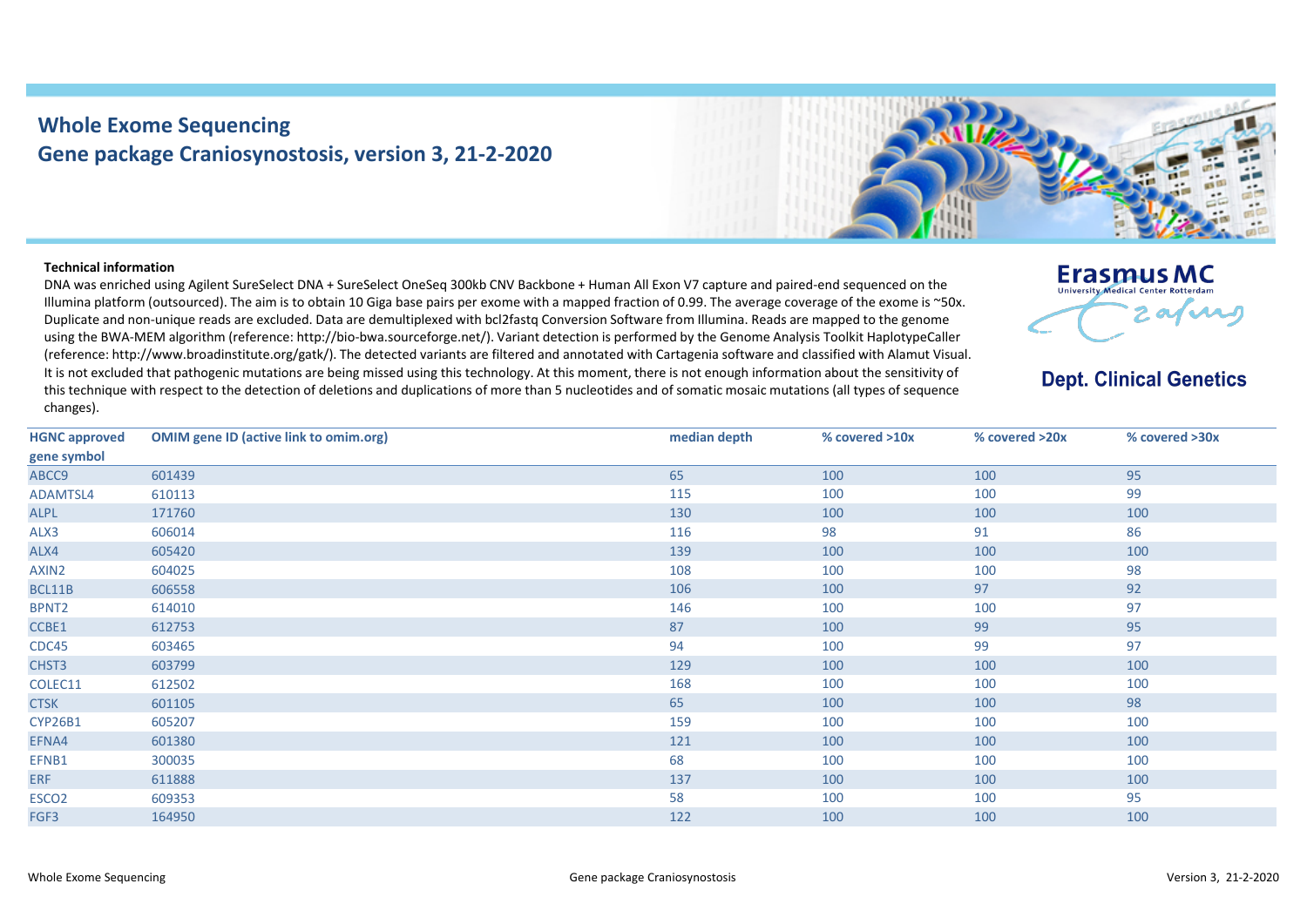| <b>HGNC approved</b> | <b>OMIM gene ID (active link to omim.org)</b> | median depth | % covered >10x | % covered >20x | % covered >30x |
|----------------------|-----------------------------------------------|--------------|----------------|----------------|----------------|
| gene symbol          |                                               |              |                |                |                |
| FGF9                 | 600921                                        | 80           | 100            | 100            | 100            |
| FGFR1                | 136350                                        | 102          | 100            | 100            | 98             |
| FGFR2                | 176943                                        | 74           | 100            | 100            | 95             |
| FGFR3                | 134934                                        | 122          | 100            | 100            | 98             |
| <b>FLNA</b>          | 300017                                        | 110          | 100            | 100            | 100            |
| <b>FLNB</b>          | 603381                                        | 110          | 100            | 100            | 99             |
| FREM1                | 608944                                        | 83           | 100            | 100            | 98             |
| GLI3                 | 165240                                        | 110          | 100            | 100            | 99             |
| <b>GNAS</b>          | 139320                                        | 180          | 100            | 100            | 97             |
| <b>GNPTAB</b>        | 607840                                        | 63           | 100            | 99             | 95             |
| GPC3                 | 300037                                        | 53           | 100            | 99             | 91             |
| GPC4                 | 300168                                        | 66           | 100            | 98             | 90             |
| <b>GUSB</b>          | 611499                                        | 106          | 100            | 100            | 97             |
| <b>HRAS</b>          | 190020                                        | 179          | 100            | 100            | 100            |
| HUWE1                | 300697                                        | 53           | 100            | 96             | 83             |
| <b>IFT122</b>        | 606045                                        | 111          | 100            | 100            | 99             |
| IFT43                | 614068                                        | 75           | 100            | 100            | 100            |
| IGF1R                | 147370                                        | 120          | 100            | 100            | 100            |
| <b>IHH</b>           | 600726                                        | 133          | 100            | 100            | 100            |
| L11                  | 147681                                        | 76           | 100            | 95             | 89             |
| IL11RA               | 600939                                        | 103          | 100            | 100            | 100            |
| IRX5                 | 606195                                        | 99           | 100            | 100            | 100            |
| JAG1                 | 601920                                        | 96           | 100            | 100            | 96             |
| KDM6A                | 300128                                        | 52           | 100            | 95             | $80\,$         |
| KMT2D                | 602113                                        | 114          | 100            | 100            | 99             |
| <b>KPTN</b>          | 615620                                        | 150          | 100            | 100            | 100            |
| <b>KRAS</b>          | 190070                                        | 83           | 100            | 100            | 87             |
| LRP5                 | 603506                                        | 146          | 100            | 99             | 98             |
| MASP1                | 600521                                        | 112          | 100            | 100            | 99             |
| MCPH1                | 607117                                        | 85           | 94             | 94             | 92             |
| MEGF8                | 604267                                        | 134          | 100            | 99             | 98             |
| MSX2                 | 123101                                        | 82           | 100            | 100            | 98             |
| <b>NFIX</b>          | 164005                                        | 154          | 100            | 100            | 100            |
| NOTCH <sub>2</sub>   | 600275                                        | 98           | 100            | 99             | 98             |
| OSTM1                | 607649                                        | 79           | 100            | 100            | 97             |
| P4HB                 | 176790                                        | 101          | 100            | 100            | 100            |
| <b>PHEX</b>          | 300550                                        | 48           | 100            | 98             | 89             |